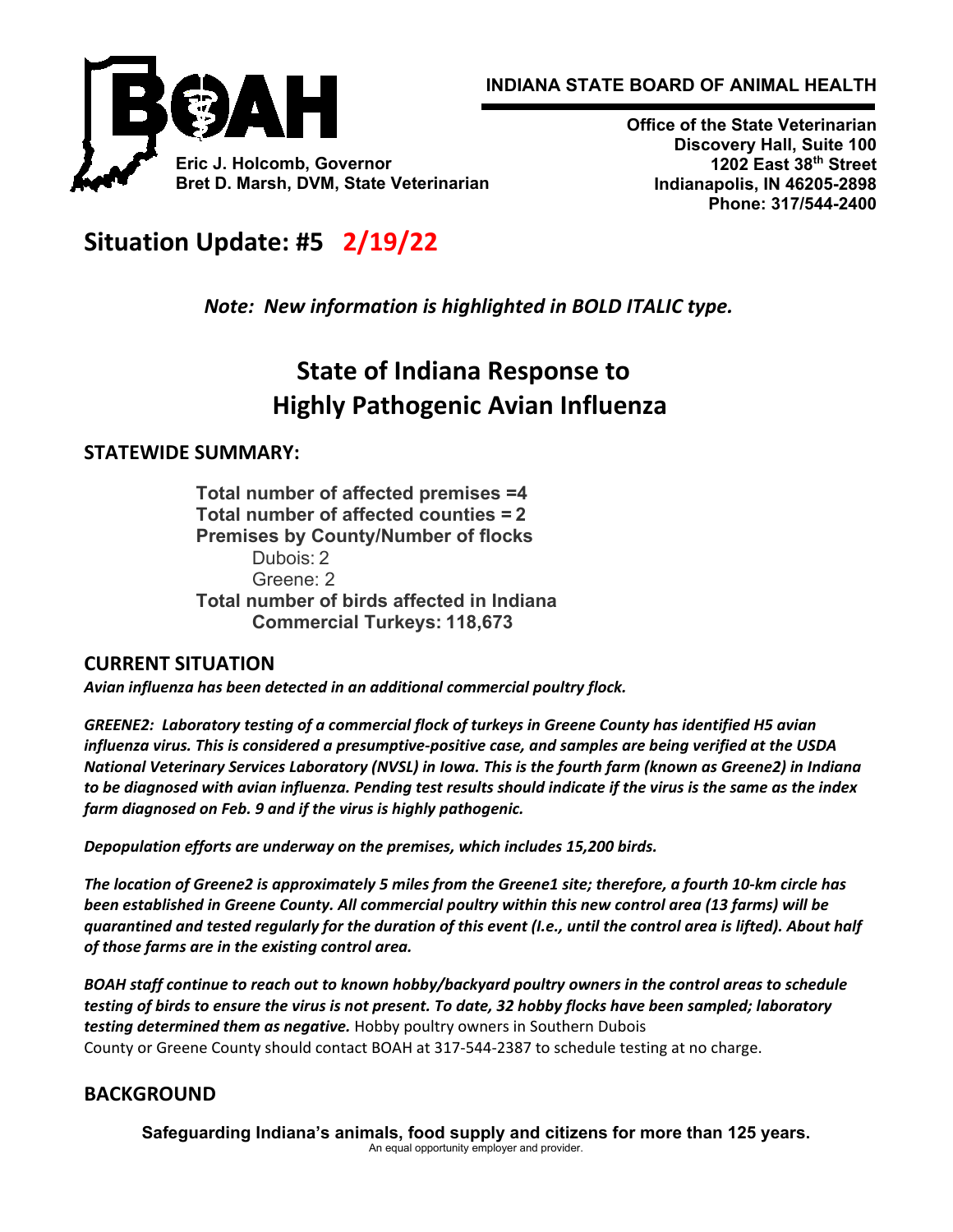On Feb. 9, 2022, a confirmed case of H5N1 highly pathogenic avian influenza (HPAI) was identified in a single commercial turkey flock in Dubois County. This is the first report of HPAI in commercial poultry in the United States since 2020 and the first in Indiana since 2016.

Samples were collected from the birds on Feb. 7 and submitted to the Indiana Animal Disease Diagnostic Laboratory (ADDL) at Purdue University after approximately one hundred birds died, flock appeared lethargic and decreased consumption of water. Tests indicated a likely infection of an H5 avian influenza virus. Under standard protocols, the results were reported to the Indiana State Board of Animal Health (BOAH), which authorized prompt transport of the samples to US Department of Agriculture's National Veterinary Services Laboratory (NVSL) in Ames, IA for confirmatory testing.

NVSL confirmed that the virus present was a highly pathogenic strain of H5N1 (with a Eurasian H5 goose/Guangdong lineage).

Upon confirmation of HPAI, the 29,000 turkeys in the flock (known as "Dubois 1") were depopulated to prevent the spread of the disease in the area. 

On Feb. 15 laboratory testing of a second commercial flock of turkeys in Dubois County has identified the H5 avian influenza virus (known as Dubois2). 

Upon confirmation of HPAI, the 26,473 turkeys in the flock (known as Dubois 2) were depopulated to prevent the spread of the disease in the area.

On Feb. 17, a laboratory testing of a commercial flock of turkeys in Greene County has identified the H5 avian influenza virus (known as Greene1).

Upon confirmation of HPAI, the 48,000 turkeys in the flock (known as Greene1) were depopulated.

Ongoing testing of commercial and small, hobby flocks continues on a weekly basis.

#### **RESPONSE**

BOAH is working with multiple state and federal partners to respond to this event, including Indiana Department of Health, Indiana Department of Homeland Security, Indiana Department of Natural Resources, Indiana Department of Environmental Management, and USDA Veterinary Services, *Wildlife Services* and Farm Service Agency.

#### **PUBLIC ADVISORIES**

#### *Food Safety*

Avian influenza *does not present a food safety risk*; poultry and eggs are safe to eat. Officials are not aware of any public health significance with this virus. No cases of human infection have been reported. Human health agencies will be monitoring workers and others in contact with birds to monitor for influenza-like illness. *Animal Health*

Hobby poultry owners are encouraged to be aware of the signs of avian influenza and report illness and/or death to the **USDA Healthy Birds Hotline:  866-536-7593**. Callers will be routed to a state or federal veterinarian in Indiana for a case assessment. Dead birds should be double-bagged and refrigerated for possible testing.

Signs include:  sudden death without clinical signs; lack of energy or appetite; decreased egg production; softshelled or misshapen eggs; swelling or purple discoloration of head, eyelids, comb, hocks; nasal discharge; coughing; sneezing; lack of coordination; and diarrhea. A great resource for backyard bird health information is online at**:** [www.aphis.usda.gov/aphis/ourfocus/animalhealth/animal](http://www.aphis.usda.gov/aphis/ourfocus/animalhealth/animal-disease-information/avian/defend-the-flock-program/dtf-resources/dtf-resources)-disease-information/avian/defend-theflock-program/dtf-[resources/dtf](http://www.aphis.usda.gov/aphis/ourfocus/animalhealth/animal-disease-information/avian/defend-the-flock-program/dtf-resources/dtf-resources)-resources.